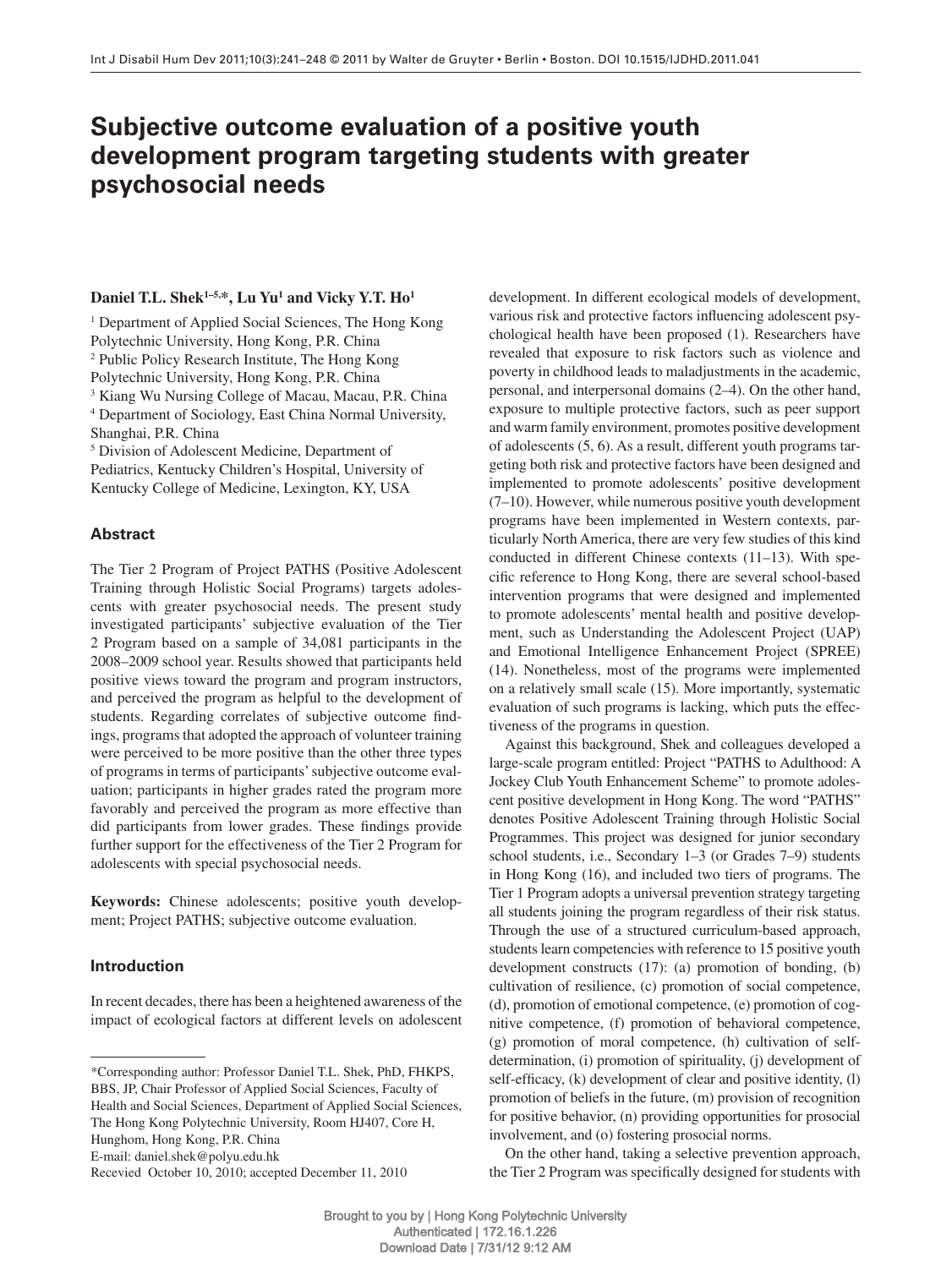greater psychosocial needs in different psychosocial domains. Students in the Tier 1 Program who are identified by teachers or parents as having greater psychological needs are invited to participate in the Tier 2 Program. In view of the diverse needs of the students and to create more flexibility for the workers, nongovernmental organizations (NGOs) which assist with the overall coordination and implementation of the project have the choice of designing appropriate programs that target the needs of the students based on the positive youth development constructs, goals, and objectives proposed in this project. Several commonly-used prototypes of the Tier 2 Program include: (a) mentorship programs involving alumni of the schools, (b) mental health promotion programs, (c) adventure-based counseling, (d) parenting programs, (e) service learning programs, and (f) resilience enhancement programs (18). Generally speaking, about  $\frac{1}{5}$  of the adolescents and/or their parents of the Tier 1 participants participate in the Tier 2 Program.

 One important characteristic of the Project PATHS is its incorporation of a thorough evaluative component which allows researchers and practitioners to investigate the effectiveness of the program in a systematic manner. Various evaluation strategies used to evaluate the project include objective outcome evaluation, subjective outcome evaluation, process evaluation, interim evaluation, and qualitative evaluation such as group interviews, student diaries, case studies, and repertory grid tests (19-22). Existing evaluation studies of the Project PATHS have generally showed that both program participants and implementers held positive views about the program and perceived the program as beneficial to adolescent development (19, 23). Based on a longitudinally designed randomized group trial, researchers reported that compared with the control participants, the experimental participants showed better positive youth development indexed by different indicators (24) and exhibited lower levels of risk behaviors  $(25, 26)$ .

 Regarding the current evaluative studies on the Project PATHS, there are several observations. First, existing studies mainly focus on the evaluation of the Tier 1 Program, while there are relatively fewer evaluation studies of the Tier 2 Program. As mentioned, the Tier 1 Program employs a universal prevention strategy that targets all students joining the program, whereas the Tier 2 Program adopts a selective prevention strategy which targets adolescents with greater psychosocial needs. Therefore, it is important to understand the effectiveness of the Tier 2 Program on participants with greater psychosocial needs. Second, compared to objective outcome evaluation, less attention has been paid to subjective outcome evaluation in the broad field of program evaluation. There are several strengths of subjective outcome evaluation. First, it can be argued that program participants as the primary consumer of a treatment or program are in the best position to evaluate its worth (27) . Second, subjective evaluation gives a comprehensive view of the findings  $(28)$ , which allows researchers and practitioners to have a full understanding of the outcome. Third, subjective outcomes are correlated with and even predictive of the objective outcomes, as suggested in Shek's report (19). In the present context, due to

the flexibility of the design of the Tier 2 program, different programs with different target outcomes are designed and implemented, which makes it difficult to conduct objective outcome evaluations across schools. Therefore, using subjective outcome evaluation may be a good way to help researchers examine the implementation and outcomes of the Tier 2 Program. Against the above background, the purpose of the present study was to describe the perceptions of the participants of the Tier 2 Program in the 2008-2009 school year.

 The present study attempted to compare the views of participants across different programs. Four major approaches used in all Tier 2 programs were identified in the previous studies. These include: (a) Type A: an approach that combines adventure-based counseling (ABC) and volunteer training and service (VTS); (b) Type B: adventure-based counseling (ABC) only; (c) Type C: volunteer training and service (VTS) only; (d) Type D: other approaches without elements of ABC or VTS (29). It is expected that by comparing participants' ratings of different type of programs, a participant-preferred approach can be identified, which would contribute to future program development and improvement.

 As noted, the Project PATHS was designed for Secondary 1 through Secondary 3 students. It is known that students in different grades have different developmental needs and psychosocial characteristics. For example, Shek and colleagues (30) reported that due to the increased academic workload and social expectations, Secondary 3 students showed poorer mental health and adaptation skills relative to Secondary 1 and Secondary 2 students. Advanced cognitive development, prominently doubt on self-identity and conflicts in social circles, may also increase more pressure in older students. For example, in another study, adolescents' perceived problems in family function were shown to increase with age (31) . Given these age-related characteristics of students, it would be meaningful to examine whether participants in different grades would have different views toward the program. Thus, the third purpose of this study was to investigate whether and how students in Secondary 1, Secondary 2, and Secondary 3 would perceive the Tier 2 Program in different ways.

 To sum up, the present study attempted to (a) examine the subjective evaluation of the program based on a large sample of Secondary 1 through Secondary 3 students who were identified as adolescents with greater psychosocial needs; (b) to compare the perceptions of the Tier 2 Program across program approach; and (c) to investigate whether Secondary 1, Secondary 2, and Secondary 3 students may have different perceptions of the Tier 2 Program.

## **Methods**

#### **Participants and procedures**

 A total of 216 schools participated, including 197 schools in the Secondary 1 program, 198 schools in the Secondary 2 program, and 167 schools in the Secondary 3 program of the project, with 44,095 participants (16,452 Secondary 1 participants, 14,612 Secondary 2 participants, and 13,031 Secondary 3 participants). Among these participants, 39,636 were student participants, and 4459 were parents and teachers.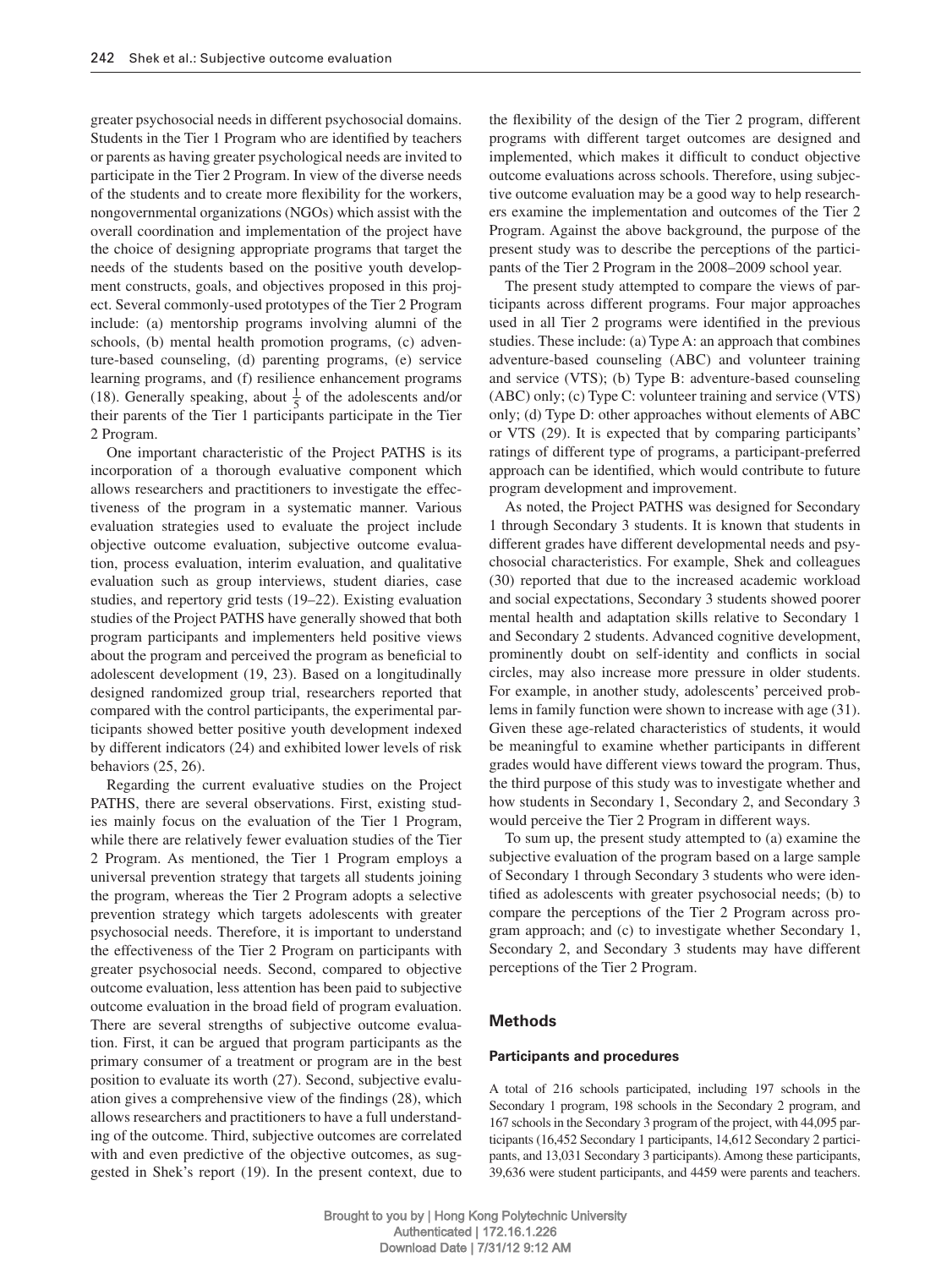The mean number of students per school was 165.52 (ranged from 5 to 263 students), with an average of 4.62 classes per school (ranged from 1 to 8 classes). Among them, 43.42% of the respondent schools adopted the full program (i.e., 20-hour program involving 40 units) and 56.58 % adopted the core program (i.e., 10-hour program involving 20 units). The mean number of sessions used to implement the program was 23.14 (ranged from 4 to 66 sessions). While 50.18% of the respondent schools incorporated the program into the formal curriculum (i.e., Liberal Studies, Life Education), 49.82% used other modes (i.e., using form teacher's periods and other combinations) to implement the program. The mean numbers of social workers and teachers implementing the program per school per form were 1.73 and 5.60, respectively.

 The participants were invited to respond to the Subjective Outcome Evaluation Form (Form C), developed by the Research Team, immediately after completion of the Tier 2 Program. A total of 34,081 participants (mean=60.64 participants per school) responded to Form C and the overall response rate to the number of participants was 77.34%.

 At the beginning of data collection, the purposes of the evaluation were explained, and the principle of confidentiality was repeatedly emphasized to the participants. The participants were asked to indicate their wish if they did not want to respond to the evaluation questionnaire (i.e., "passive" informed consent was obtained). All participants responded to all scales in the evaluation form in a self-administration format. Adequate time was provided for the participants to complete the questionnaire. To facilitate the program evaluation, the Research Team developed an evaluation manual with standardized instructions for collecting the subjective outcome evaluation data. In addition, adequate training was provided to the social workers during a 20-hour training workshops on how to collect and analyze the data using Form C.

#### **Instruments**

 The Subjective Outcome Evaluation Form (Form C) designed by Daniel Shek and Andrew Siu (32) aims to measure the perceptions of participants toward Tier 2 Program. There are seven parts to this evaluation form:

- Participants' perceptions of the program, such as program design, quality of service, appropriateness of the program, and interaction among the participants (8 items).
- Participants' perceptions of the workers, such as the preparation of the workers, professional attitude and knowledge, and interaction with the participants (8 items).
- Participants' perception of the effectiveness of the program, such as promotion of different psychosocial competencies, resilience, and overall personal development (8 items).
- Things that the participants appreciated most (open-ended question).
- Opinion about the workers (open-ended question).
- Things that the participants learnt from the program (open-ended question).
- Areas that require improvement (open-ended question).

The present study focused on data from the first three measures, including participants' views on the program, views on the program instructors, and perceived effectiveness of the program. After collecting the data, the social work service providers were requested to input the data in an EXCEL file developed by the Research Team which would automatically compute the frequencies and percentages associated with the different ratings for an item. When the service providers submitted the reports, they were also requested to submit the softcopy of the consolidated data sheets. Psychometric properties of the three measures on the present sample are reported in Table 1.

#### **Data analysis**

 First, descriptive statistics were employed to examine the perceptions of the program participants. Second, a multivariate analysis of variance (MANOVA) was performed to examine the effects of program approach and grade. Dependent variables were participants ' scale scores on the three outcome evaluation measures, and predictor variables included program type and participant grade.

#### **Results**

#### **Descriptive profile of Tier 2 Program implementation**

 The characteristics of the Tier 2 Programs implemented in the 2008 – 2009 academic year are summarized in Table 2 , including information about participant number, program attendance, number of program aims and constructs, as well as the mean overall effectiveness. Among the four program approaches, Type A (ABC plus VTS) was the most widely employed approach, used in 446 out of 562 programs. This was followed by Type B (ABC only), adopted by 75 grades, and then Type C (VTS only) and D (approaches other than ABC or VTS). A total of 201 programs involved only students, 180 involved both students and parents, 86 involved both students and teachers, and 93 involved students, parents, and teachers. The average number of participants for different program types across different clientele ranged from 40.00 to 145.75, with the average program attendance ranged from 80.44% to 95.00%. The mean overall effectiveness of all Tier 2 Programs ranged from 4.29 to 5.02 on a 6-point Likert scale towards the positive side.

To depict participants' views toward the program, numbers and percentages of participants who reported positive ratings (rating of 4 or above on a 6-point scale) on items of the three outcome evaluation measures are summarized in Table 3 . As can be seen in the table, excluding participants who did not respond to the items, 99.8% of the respondents had positive

**Table 1** Psychometric properties of the subjective outcome evaluation measures.

|                                 | Cronbach's $\alpha$ | Mean inter-item |                               | Inter-scale correlation            |  |  |  |
|---------------------------------|---------------------|-----------------|-------------------------------|------------------------------------|--|--|--|
|                                 |                     | correlation     | Views about the<br>instructor | Perceived program<br>effectiveness |  |  |  |
| Views about the program         | 0.99                | 0.91            | 0.94                          | 0.92                               |  |  |  |
| Views about the instructor      | 0.99                | 0.93            |                               | 0.90                               |  |  |  |
| Perceived program effectiveness | 0.99                | 0.92            |                               |                                    |  |  |  |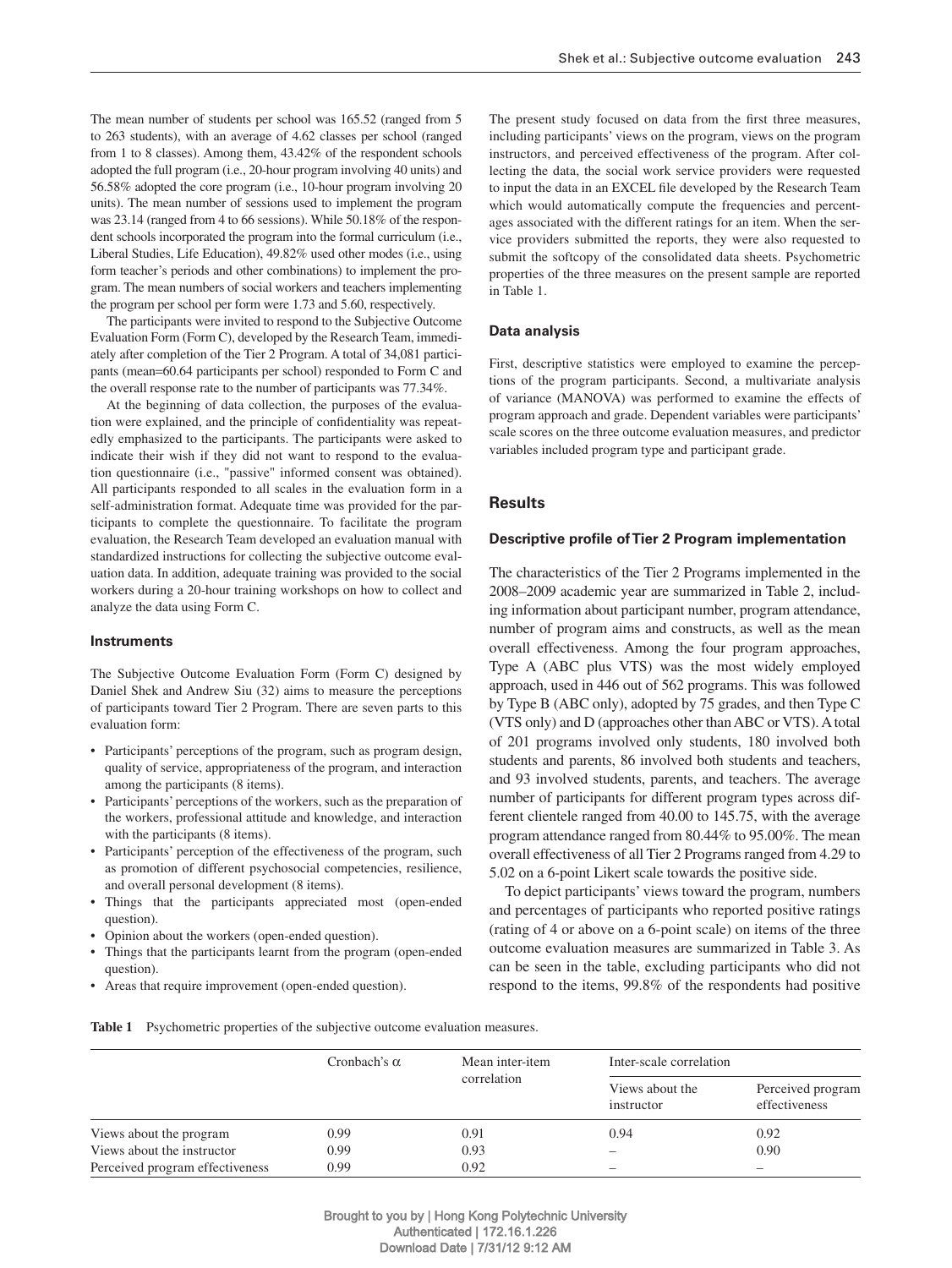| Main program approach                                                                                                                       | Clientele                                        | Average no. of<br>participants | Average program<br>attendance $(\%)$ | Average no. of program aims<br>indicated in the reports | Average no. of constructs<br>indicated in the reports | Mean of overall<br>effectiveness |
|---------------------------------------------------------------------------------------------------------------------------------------------|--------------------------------------------------|--------------------------------|--------------------------------------|---------------------------------------------------------|-------------------------------------------------------|----------------------------------|
| Adventure based counseling approach and                                                                                                     |                                                  | 45.26                          | 81.9408                              | 2.22                                                    | 5.79                                                  | 4.6744                           |
| volunteer training and services<br>(Type A)                                                                                                 | $(n=160)$<br>م                                   | 101.16                         | 80.4392                              | 2.44                                                    | 8.72                                                  | 4.4874                           |
| $(n=446)$                                                                                                                                   | $(n=146)$                                        | 77.25                          | 88.1500                              | 2.88                                                    | 10.13                                                 | 4.4068                           |
|                                                                                                                                             | $(n=69)$<br>$(n=71)$                             | 127.38                         | 88.5500                              | 1.87                                                    | 8.88                                                  | 4.2860                           |
| Adventure based counseling approach only                                                                                                    | $\mathfrak{a}$                                   | 50.68                          | 81.6718                              | 2.07                                                    | 6.73                                                  | 4.6464                           |
| (Type B)<br>$(n=75)$                                                                                                                        | $(n=25)$<br>م                                    | 61.04                          | 84.5791                              | 2.83                                                    | 6.17                                                  | 4,6706                           |
|                                                                                                                                             | $(n=23)$                                         | 104.22                         | 94.7144                              | 2.78                                                    | 5.67                                                  | 4.4406                           |
|                                                                                                                                             | $(n=10)$<br>$(n=17)$<br>$\overline{\phantom{a}}$ | <b>15.75</b><br>$\sharp$       | 88.6900                              | 2.50                                                    | 7.00                                                  | 4.5218                           |
| Volunteer training and services only                                                                                                        | a                                                | 53.99                          | 81.0563                              | 2.15                                                    | 7.24                                                  | 4.6884                           |
| (Type C)<br>$(n=27)$                                                                                                                        | $(n=8)$<br>م                                     | 90.90                          | 80.5760                              | 2.20                                                    | 6.20                                                  | 4,4200                           |
|                                                                                                                                             | $(n=9)$                                          | 4.75                           | 94.9975                              | 3.25                                                    | 5.00                                                  | 4.6611                           |
|                                                                                                                                             | $(n=4)$<br>$(n=6)$<br>$\overline{\sigma}$        | 40.00                          | 86.8300                              | 1.00                                                    | 12.00                                                 | 4.7596                           |
| Other approaches                                                                                                                            | $\overline{a}$                                   | 65.01                          | 84.7191                              | 2.01                                                    | 5.93                                                  | 4.6227                           |
| (Type D)<br>$(n=14)$                                                                                                                        | $(n=8)$<br>م                                     | 110.71                         | 80.6135                              | 2.29                                                    | 4.82                                                  | 4.3930                           |
|                                                                                                                                             | $(n=4)$<br>$\circ$                               | 127.33                         | 91.3550                              | 2.17                                                    | 6.67                                                  | 4.3447                           |
|                                                                                                                                             | $(n=1)$<br>$(n=1)$<br>d                          | 55.00                          | 93.0000                              | 1.00                                                    | 5.00                                                  | 5.0241                           |
| a, Only students involved; b, students and parents involved; c, students and teachers involved; d, students, parents and teachers involved. |                                                  |                                |                                      |                                                         |                                                       |                                  |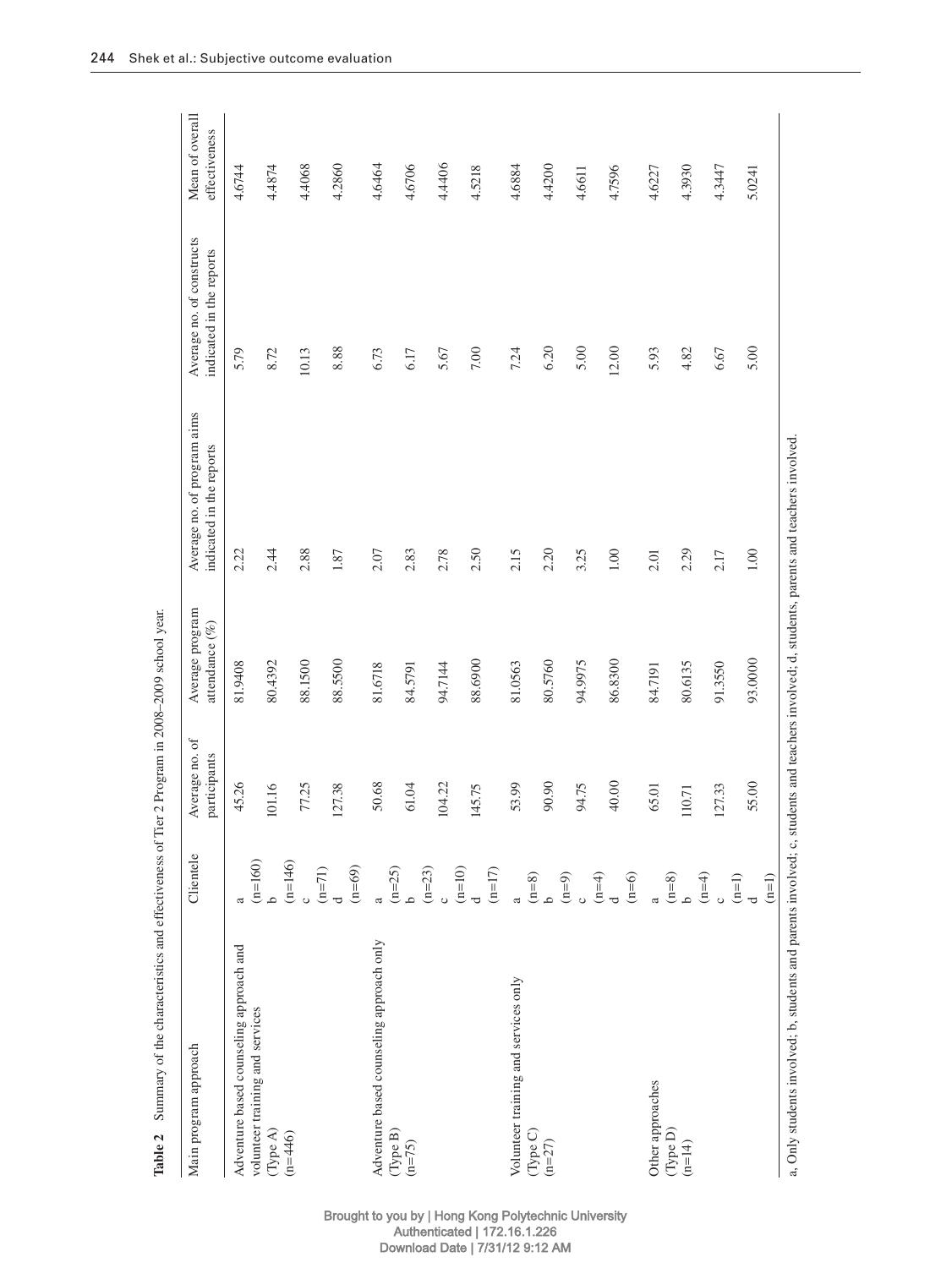**Table 3** Participants' positive ratings on the three outcome evaluation measures.

|                                                                                                     | $\mathbf n$<br>(positive<br>view) <sup>a</sup> | $\%$  | $\mathbf n$<br>(negative<br>view) <sup>a</sup> | $\%$             | $\mathbf n$<br>(total<br>responses) |
|-----------------------------------------------------------------------------------------------------|------------------------------------------------|-------|------------------------------------------------|------------------|-------------------------------------|
| Participants' view on the program                                                                   |                                                |       |                                                |                  |                                     |
| 1. The activities were carefully planned.                                                           | 31,308                                         | 99.8  | 75                                             | 0.2              | 31,383                              |
| 2. The quality of the service was high.                                                             | 31,360                                         | 99.6  | 113                                            | 0.4              | 31,473                              |
| 3. The service provided could meet the participants' needs.                                         | 31,528                                         | 99.6  | 113                                            | 0.4              | 31,641                              |
| 4. The service delivered could achieve the planned objectives.                                      | 31,877                                         | 99.8  | 75                                             | 0.2              | 31,952                              |
| 5. Participants could get the service they wanted.                                                  | 30,963                                         | 99.3  | 221                                            | 0.7              | 31,184                              |
| 6. Participants had much interaction with other participants.                                       | 32,300                                         | 99.8  | 75                                             | 0.2              | 32,375                              |
| 7. Participants would recommend others who have similar needs to<br>participate in the program.     | 29,746                                         | 99.3  | 221                                            | 0.7              | 29,967                              |
| 8. On the whole, participants were satisfied with the service.                                      | 32,102                                         | 99.3  | 221                                            | 0.7              | 32,323                              |
| Total mean score                                                                                    | 31,741                                         | 99.8  | 75                                             | 0.2              | 31,816                              |
| Participants' view on the program instructor                                                        |                                                |       |                                                |                  |                                     |
| 1. The worker(s) had professional knowledge.                                                        | 33,187                                         | 99.8  | 75                                             | 0.2              | 33,262                              |
| 2. The worker(s) demonstrated good working skills.                                                  | 32,932                                         | 100.0 | $\overline{0}$                                 | $\boldsymbol{0}$ | 32,932                              |
| 3. The worker(s) were well prepared for the program.                                                | 32,997                                         | 100.0 | $\boldsymbol{0}$                               | $\overline{0}$   | 32,997                              |
| 4. The worker(s) understood the needs of the participants.                                          | 32,805                                         | 99.3  | 221                                            | 0.7              | 33,026                              |
| 5. The worker(s) cared about the participants.                                                      | 33,019                                         | 99.8  | 75                                             | 0.2              | 33,094                              |
| 6. The worker(s)' attitudes were very good.                                                         | 32,869                                         | 99.8  | 75                                             | 0.2              | 32,944                              |
| 7. The worker(s) had much interaction with participants.                                            | 32,034                                         | 99.8  | 75                                             | 0.2              | 32,109                              |
| 8. On the whole, participants were satisfied with the worker(s).                                    | 33,124                                         | 100.0 | $\overline{0}$                                 | $\mathbf{0}$     | 33,124                              |
| Total mean score                                                                                    | 32,997                                         | 100.0 | $\boldsymbol{0}$                               | $\boldsymbol{0}$ | 32,997                              |
| Participants' perceived effectiveness of the program                                                |                                                |       |                                                |                  |                                     |
| 1. The service has helped participants a lot.                                                       | 29,892                                         | 99.9  | 38                                             | 0.1              | 29,930                              |
| 2. The service has enhanced participants' growth.                                                   | 31,520                                         | 100.0 | $\theta$                                       | $\overline{0}$   | 31,520                              |
| 3. In the future, participants would receive similar service(s) if needed.                          | 30,301                                         | 99.5  | 146                                            | 0.5              | 30,447                              |
| 4. Participants have learnt how to help themselves through participating<br>in the program.         | 31,805                                         | 100.0 | $\mathbf{0}$                                   | $\boldsymbol{0}$ | 31,805                              |
| 5. Participants have had positive change(s) after joining the program.                              | 31,478                                         | 100.0 | $\mathbf{0}$                                   | $\boldsymbol{0}$ | 31,478                              |
| 6. Participants have learnt how to solve their problems through<br>participating in the program.    | 31,750                                         | 99.9  | 38                                             | 0.1              | 31,788                              |
| 7. Participants' behavior has become better after joining this program.                             | 29,100                                         | 100.0 | $\overline{0}$                                 | $\overline{0}$   | 29,100                              |
| 8. Those who knew the participants agree that this program has<br>induced positive changes in them. | 30,097                                         | 99.9  | 38                                             | 0.1              | 30,135                              |
| Total mean score                                                                                    | 31,292                                         | 100.0 | $\theta$                                       | $\overline{0}$   | 31,292                              |

a Positive view = rating of 4 or above on a 6-point scale; negative view = rating below 4 on a 6-point scale.

views on the program. Specifically, 99.3% of the participants were satisfied with the service and  $99.6\%$  of the participants felt that the quality of the service was high. Second, almost all participants had positive views towards the program workers.

**Table 4** Mean scores of views of program, views of instructor, and perceived program effectiveness for participants at different grades and in schools adopting different program approaches.

|                             | Views on<br>program | View on<br>instructor | Program<br>effectiveness |
|-----------------------------|---------------------|-----------------------|--------------------------|
| S1 Participants             | 4.55                | 4.75                  | 4.52                     |
| S <sub>2</sub> Participants | 4.61                | 4.81                  | 4.54                     |
| S3 Participants             | 4.66                | 4.86                  | 4.60                     |
| Type A                      | 4.59                | 4.80                  | 4.55                     |
| Type B                      | 4.60                | 4.79                  | 4.57                     |
| Type C                      | 4.65                | 4.87                  | 4.59                     |
| Type D                      | 4.59                | 4.78                  | 4.50                     |

 Each item was rated on a 6-point Likert scale, with scores of 4 and above meaning positive views.

For example, 99.8% of the respondents agreed that the workers had professional knowledge and 99.3 % of the respondents felt that the workers understood the needs of the participants. Third, most participants perceived the program as effective in different aspects. For example, all participants indicated that the program enhanced their growth and reported positive changes after joining the program. Besides, mean scores of the three scales for different types of program and for participants in different grades are presented in Table 4.

# Participants' perceptions of Tier 2 program adopting **different approaches**

Results of MANOVA showed a significant main effect of program type, Wilk's  $\Lambda$ =0.982, F(9, 102197)=67.67, p<0.001,  $\eta^2$ =0.01, indicating that program type was a significant predictor of participants' views on the program, their views on program instructors, as well as their perceived effectiveness of the program. Post hoc analyses of this main effect using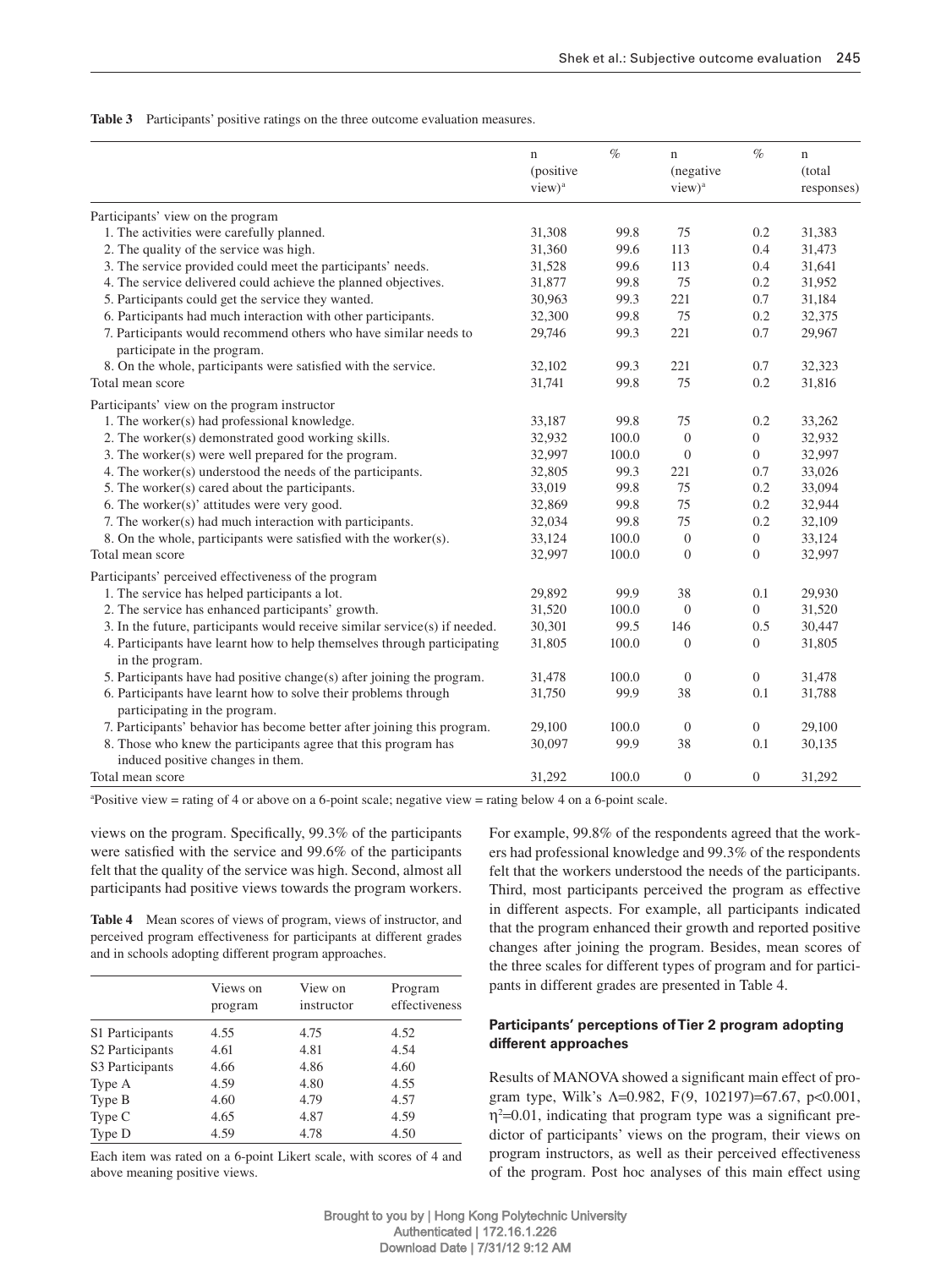Tukey's test were performed to further identify mean differences across groups. For participants' view on the program, significant mean differences were found between the Type C program and the other three types of program  $(p<0.001)$ . The Type C program was rated more positively than the Type A, B, and D programs. Significant mean difference was also found between the Type B and the Type D program, with the Type B program being perceived as more favorable than the Type D program ( $p < 0.05$ ). For participants' views on program instructor, significant mean differences were found between the Type C programs and all other program types at the  $p<0.001$  level, with instructors in the Type C program being rated more positively than instructors in other program types. For participants' perceived effectiveness of the program, significant differences were again found between the Type C program and all other program types  $(p<0.001)$ . In addition, significant differences were also found between the Type B program and the Type A and D programs  $(p<0.001)$ , and between the Type A and the Type D programs  $(p<0.001)$ . With an average rating of 4.59, Type C was perceived as the most effective program, followed by the Type B, Type A, and Type D programs.

## **Ratings about Tier 2 program of participants in different grades**

MANOVA results also revealed a significant main effect of student grade on the three outcome variables, Wilk's  $\Lambda$ =0.990, F (6, 68134)=58.54, p<0.001,  $\eta^2$ =0.01. Further post hoc analyses showed that Secondary 3 students held more positive views toward the program and the instructors and perceived the program as more effective than did Secondary 1 and Secondary 2 students (p<0.001). Moreover, Secondary 2 students rated the program and instructors more positively and perceived the program as more effective than Secondary 1 students ( $p<0.001$ ). The findings suggest that the higher the students' grade, the better the subjective evaluation of the participants.

# **Discussion**

 The current study examined the Tier 2 Program of the Project PATHS in terms of participants' subjective perceptions of the program, the instructor, and effectiveness of the program. The results offer important information about the implementation of Tier 2 Program during the academic year 2008–2009. Consistent with previous evaluative studies of the project, Tier 2 Program participants generally had positive views on the program and the program instructors, and perceived the program as effective in promoting their positive development. In contrast to the previous studies in which schools were used as the units of analyses, the results of the present study provide further support for the effectiveness of the Tier 2 Program for adolescents with special psychosocial needs using a large sample of participants.

 The second goal of the current study was to compare participants' ratings on different types of programs which may help program designers to identify the most participant-preferred program approach. Results showed that the Type C program (volunteer training and service only) received the highest rating among the four program approaches. Participants viewed the Type C program and the instructors more positively, and perceived the Type C program as more effective compared to other program types. It is noteworthy that the most popular type of program offered by social workers and teachers in the present study was the Type A program that combines adventure-based counseling and volunteer training and service, employed by over 80% of the schools. However, the Type A program was perceived as less effective than both the Type C and the Type B (adventure-based counseling only) programs. This may be due to the fact that the approach of volunteer training and service (Type C) is a relatively mature technique in youth intervention program, with a long history that can be dated back to the 1960s. In comparison, the adventurebased counseling technique was adopted as a major theory for social programs only recently. In addition, while research findings have shown that engaging in volunteering service was beneficial to the positive development of adolescents, the effectiveness of the adventure-based approach is not definitive (24). These findings along with the present results suggest that more studies should be conducted to look into the values of adventure-based counseling programs and identify ways to improve the application of this approach in youth programs. Moreover, researchers need to pay attention to the inconsistency between program implementers' choice of program types and participants' preferred program approach, as identified in the present study. These issues should be taken into account in future program development.

In this study, we also compared participants' subjective evaluations across three school grades (Secondary 1, Secondary 2, and Secondary 3). The rationale behind the comparison was that characteristics in adolescents of different age may lead them to perceive the program differently. Results showed participants in higher grades rated the program more favorably and perceived the program as more effective than participants in lower grades. It has been proposed that as age increases adolescents suffer from more pressures both internally (e.g., cognitive growth and confused self identity) and externally (e.g., conflict with peers and families). For example, Shek (31, 33) reported that the existential well-being, sense of mastery, and life satisfaction in secondary school students decreased from Secondary 1 to Secondary 3, whereas problems in family functioning increased from Secondary 1 to Secondary 3. As youth who are at higher risks are more likely to benefit from development programs than youth at lower risks (34), it is possible that participants in senior grades who were more vulnerable to psychological problems than participants in junior grades also learned more from the program. Another possibility may be that students in higher grades participated in the program earlier than young students, and have already benefited from their previous attendance of the program. Therefore, students in higher grades reported more favorable perceptions of the program than did those in lower grade (i.e., accumulated favorable perceptions).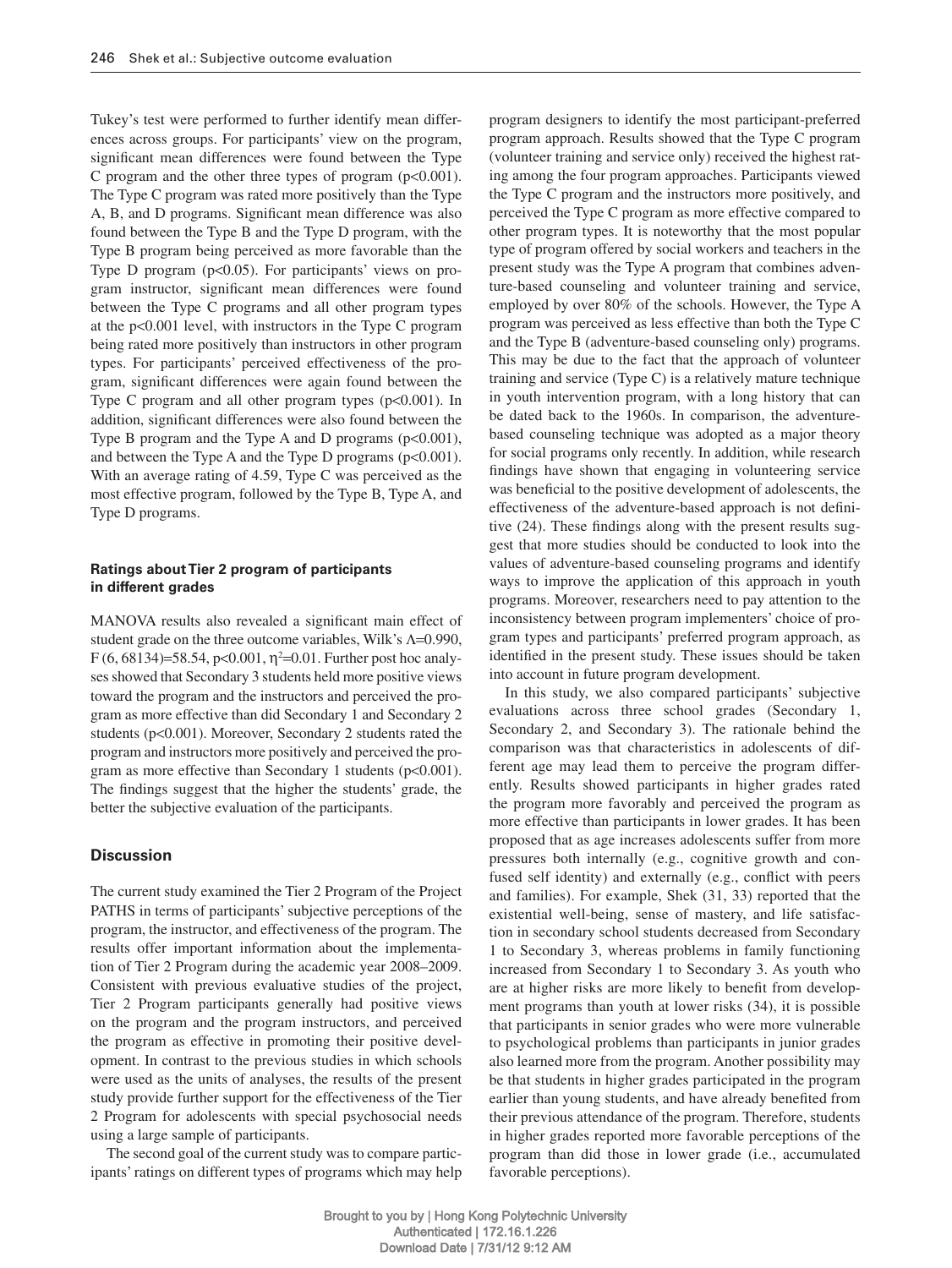There are several limitations in the present study. The first limitation is a relatively low overall response rate  $(77.34\%)$ on the Subjective Outcome Evaluation Form (Form C). There are three plausible reasons for the low response rate. First, participants withdrew from Tier 2 Program before completion. Second, participants were absent from the last session and did not complete the evaluation form. Third, some schools did not invite the adult participants to respond to the evaluation form. Future studies are suggested to notify and invite adult participants to complete the evaluation form, as well as to encourage participants to attend the last session of the program. The second limitation is that details on participant composition are not available. Although each program is categorized as having one of the four participant composition (i.e., students only, students and parents, students and teachers, students, parents, and teachers), the exact number of each type of participant within individual program is not available, making it impossible to examine whether different participant groups (such as parents or students) may have different views toward the program.

 To sum up, the present study provided a general picture of the implementation and subjective outcome of the Tier 2 Program of the Project PATHS from the perspective of the participants. The study evidenced the worth of the Tier 2 Program in that it is perceived positive by almost all the participants. The Type C program (volunteer training and service) was identified as the most preferred program by the participants. Which also indicated a discrepancy regarding the preferred program type between the program deliverer (social workers and teachers) (Type A) and the recipient (participants). Finally, the study revealed the relationship between grade and subjective outcome evaluation. These findings have important implications for the design of positive youth development program in the future. In conjunction with other evaluation findings (35, 36), the present study suggests that the Project PATHS can promote development of adolescents in Hong Kong.

### **Conflict of interest statement**

Authors' conflict of interest disclosure: The authors stated that there are no conflicts of interest regarding the publication of this article. **Research funding:** None declared. **Employment or leadership:** None declared.

**Honorarium:** None declared.

#### **References**

- 1. Bronfenbrenner U. Ecological systems theory. In: Vasta R, editor. Six theories of child development: revised formulations and current ideas. London: Jessica Kingsley, 1992:187-249.
- 2. Kitzmann KM, Gaylord NK, Holt AR. Child witnesses to domestic violence: a meta-analytic review. J Consult Clin Psychol 2003;71:339-52.
- 3. Masten AS, Coatsworth JD. The development of competence in favorable and unfavorable environments: lessons from research on successful children. Am Psychol 1998;53:205-20.
- 4. Sandler I. Quality and ecology of adversity as common mechanisms of risk and resilience. Am J Commun Psychol 2001;29:19-61.
- 5. Van der Laan AM, Veenstra R, Bogaerts S, Verhulst FC, Ormel J. Serious, minor, and non-delinquents in early adolescence: the impact of cumulative risk and promotive factors. The TRAILS study. J Abnorm Child Psychol 2010;38:339-51.
- 6. Maschi T. Trauma and delinquent behavior among males: the moderating role of social support. Stress Trauma Crisis Int J 2006;9:45 – 72.
- 7. Harding M, Knoff HM, Glenn R, Johnson L, Schrag H, Schrag J. The Arkansas State improvement grant evaluation and outcome report to the US Department of Education's Office of Special Education Programs: improving student outcomes through the school-wide implementation of Project ACHIEVE's positive behavioral support systems. Little Rock, AR: Special Education, Arkansas Department of Education, 2008.
- 8. Spoth R, Redmond C, Lepper H. Alcohol initiation outcomes of universal family-focused preventive interventions: One- and two-year follow-ups of a controlled study. J Stud Alcohol Drugs Supplement 1999;13:103-11.
- 9. Eggert LL, Seyl CD, Nicholas LJ. Effects of a school-based prevention program for potential high school dropouts and drug abusers. Int J Addict 1990;25:773 – 801.
- 10. Lynch KB, Geller SR, Schmidt MG. Multi-year evaluation of the effectiveness of a resilience-based prevention program for young children. J Prim Prev 2004;24:335-53.
- 11. Yu DL, Seligman ME. Preventing depressive symptoms in Chinese children. Prev Treat 2002;5:1–39.
- 12. Kurkowski KP, Gordon DA, Arbuthnot J. Community-based skills vs. affectively oriented divorce education interventions for families in outpatient therapy. Doctoral dissertation not submitted for publication, 1999.
- 13. Stein BD, Jaycox LH, Kataoka SH, Wong M, Tu W, Elliott MN, et al. A mental health intervention for schoolchildren exposed to violence: a randomized controlled trial. J Am Med Assoc 2003;290:603 – 11.
- 14. Lo HM. Social work intervention for people with depressive disorder. Hong Kong Pract 2004;26:486-92.
- 15. Shek DT, Ma CM. Subjective outcome evaluation findings: factors related to the perceived effectiveness of the Tier 2 Program of the Project PATHS. Scientific WorldJournal 2010;10:250-60.
- 16. Shek DT. Adolescent developmental issues in Hong Kong: relevance to positive youth development programs in Hong Kong. Int J Adolesc Med Health 2006;18:341-54.
- 17. Shek DT. Conceptual framework underlying the development of a positive youth development program in Hong Kong. Int J Adolesc Med Health 2006;18:303-14.
- 18. Lee TY, Shek DT. Positive youth development programs targeting students with greater psychosocial needs: a replication. Scientific WorldJournal 2010;10:261-72.
- 19. Shek DT. Subjective outcome and objective outcome evaluation findings: insights from a Chinese context. Res Social Work Prac 2010;20:293 – 301.
- 20. Shek DT, Lee TY, Siu A, Lam CM. Qualitative evaluation of the Project PATHS based on the perceptions of the program participants. Scientific WorldJournal 2006;6:2254-63.
- 21. Shek, DT, Ma HK, Lui JH, Lung DW. Process evaluation of the Tier 1 Program of the Project PATHS. Scientific WorldJournal 2006;6:2264-73.
- 22. Shek DT, Sun RC. Special issue: using student weekly diary to evaluate positive youth development programs: the case of Project PATHS in Hong Kong. Int J Child Adolesc Health 2008;1:93 – 102.
- 23. Shek DT. Special issue: evaluation of the Tier 1 Program of Project PATHS: secondary data analyses of conclusions